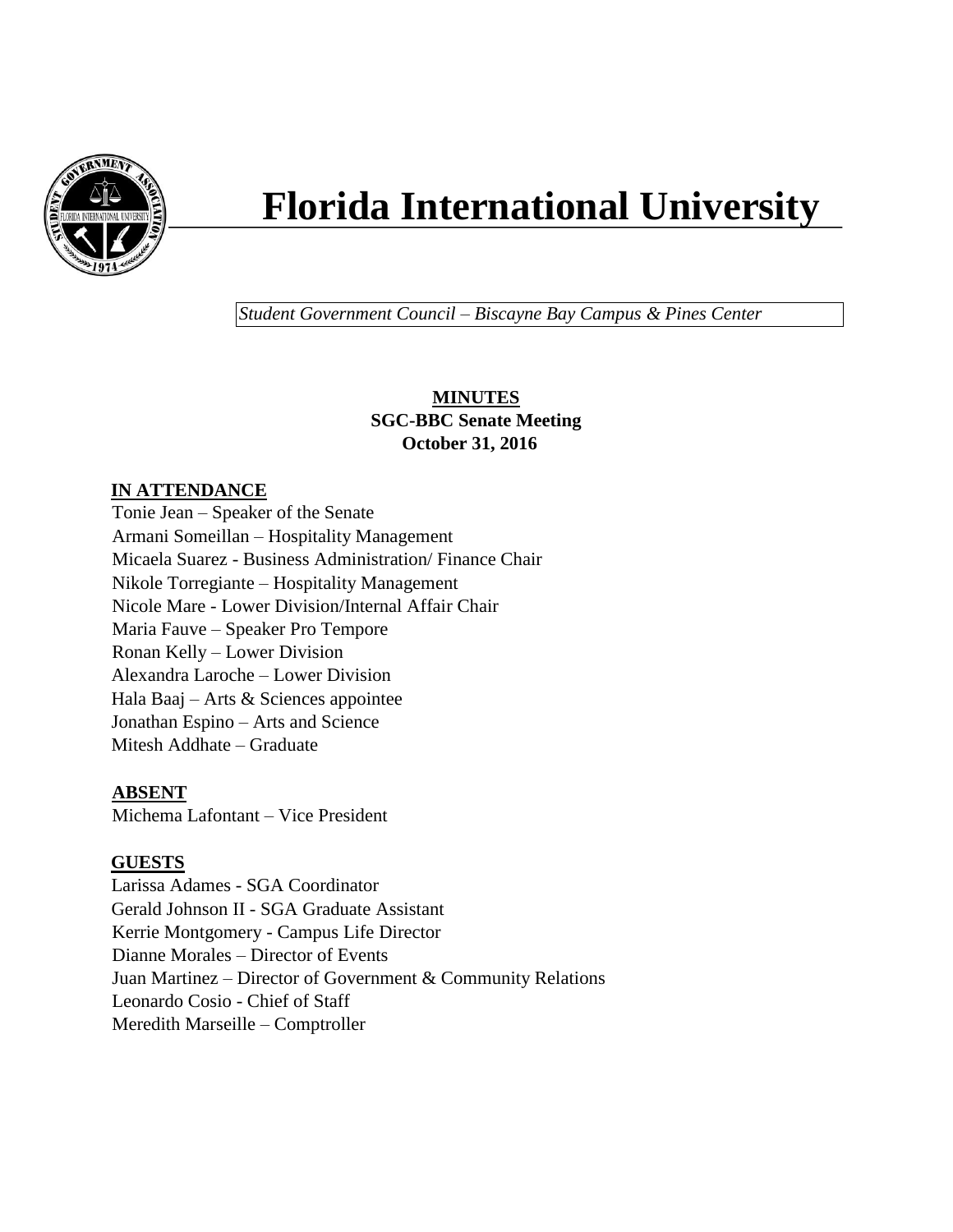# **CALL TO ORDER**

The Student Government Association (BBC) held a meeting on Monday, October 31, 2016 in WUC Ballrooms**.** The meeting was called to order at **3:34 p.m.** by Tonie Jean, Speaker of the Senate, who presided over the meeting in its entirety.

# **Minutes Approval**

Speaker Jean entertain a motion.

Senator Someillan moved to approve the minute meeting from the September  $26<sup>th</sup>$ , October  $3<sup>rd</sup>$ , October  $10^{th}$ , October  $17^{th}$ , and October  $24^{th}$ .

Senator Mare seconded the motion.

By a unanimous decision, the motion was passed.

## **SPEAKER REPORT**

- Speaker Jean said that the mixer could have been better promoted to the other organization.
- Speaker Jean said that the senate will vote on the changes coming to the senate and not make the changes.
- Speaker Jean said that the first half of the senate will be reviewed, then the other half.
- Speaker Jean said that Larissa is looking for students to be a part of United Way committee.
- Speaker Jean said that there will be forums on November  $29<sup>th</sup>$ , regarding the constitutional that will take effect next year.

## **SPEAKER-PRO TEMPORE REPORT**

- Speaker-Pro Tempore Fauve said that the constitutional voting will be held on November  $15^{th}$  and  $18^{th}$ , at 11-12:15 and 10:30-11 respectively.
- Speaker-Pro Tempore Fauve said that the senate reports are due on Monday.

# **FINANCE**

- Senator Suarez said that she has completed her finance committee.
- Senator Suarez said that she has three pending finance request.

## **INTERNAL AFFAIRS REPORT**

• Senator Mare said to make sure that everyone keeps your office hours on a consistent basic.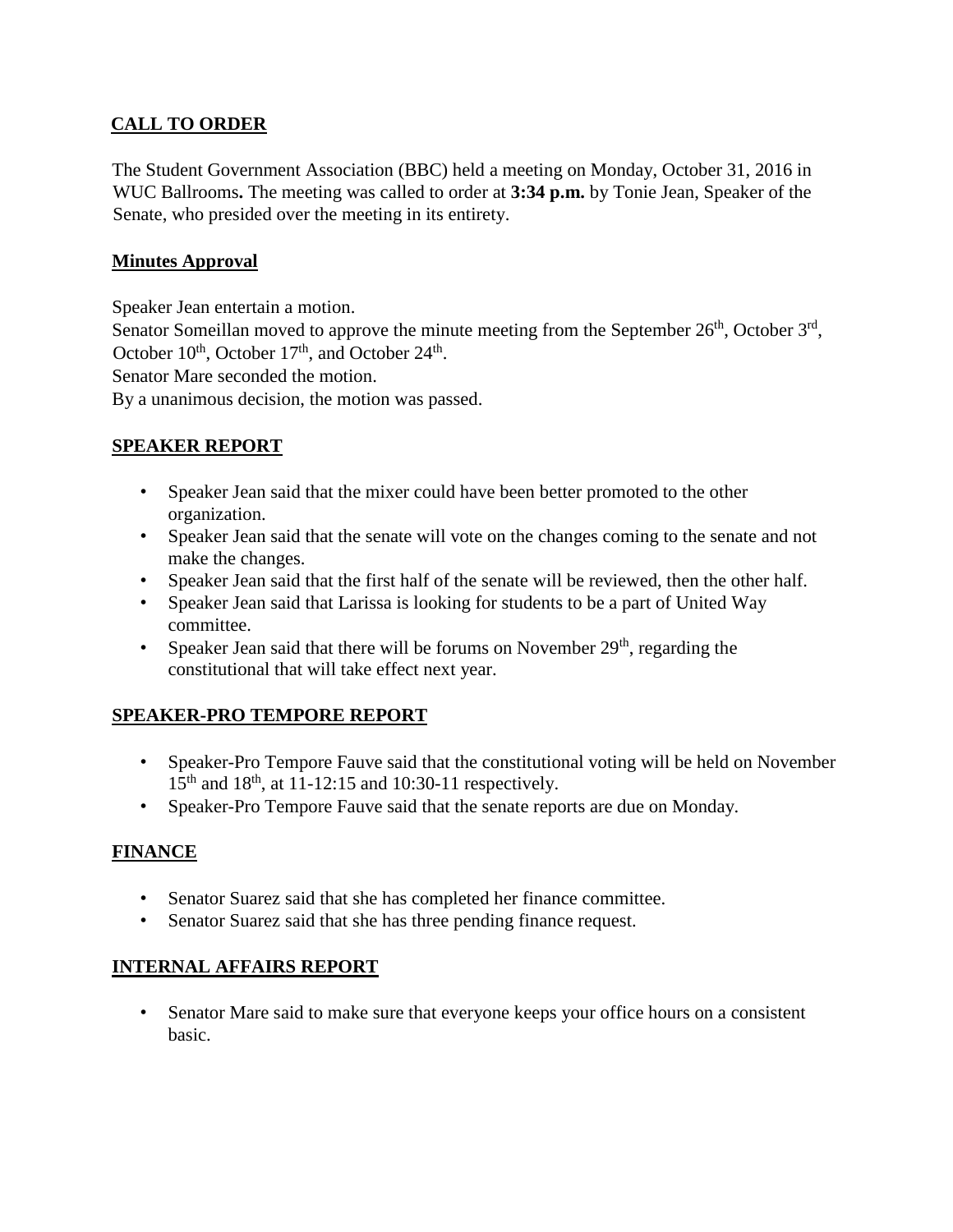## **STUDENT ADVOCACY REPORT**

- Senator Someillan said the Haunted Hall-oween had an attendance of about 300 people.
- Senator Someillan said that the surveys are up and are ready for tabling.

#### **OPERATIONAL REVIEW**

• Senator Laroche said that there are four event audit reports and she is still not able to reopen the form, as of yet.

#### **ADVISOR REPORT**

- Ms. Adames said that the Haiti Relief donations needs to be sorted by 12 p.m. tomorrow.
- Ms. Adames said that the forum is to be publicize.
- Ms. Adames said that there will be a Presidents forum with President Mejia and Dr. Artisan on November 22<sup>nd</sup>.
- Ms. Adames said that early registration will be available for everyone in sga on November 1<sup>st</sup>.
- Ms. Adames said she is trying to send email to all student to take part of United Way.

#### **NEW BUSINESS**

#### **A. Appointment**

#### **i. Nikole – Housing Senator**

Nikole Torregiante presented herself for the Housing Senator Position.

Speaker Jean entertained a motion.

Senator Someillan moved to appoint Nikole Torregiante to Housing Senator. Senator Maria seconded the motion.

Roll Call Vote:

Senator Jean – Yay Senator Torregiante - Yay Senator Someillan – Yay Senator Kelly – Yay Senator Mare – Yay Senator Fauve – Yay Senator Laroche – Yay Senator Baaj – Yay Senator Kelly – Yay